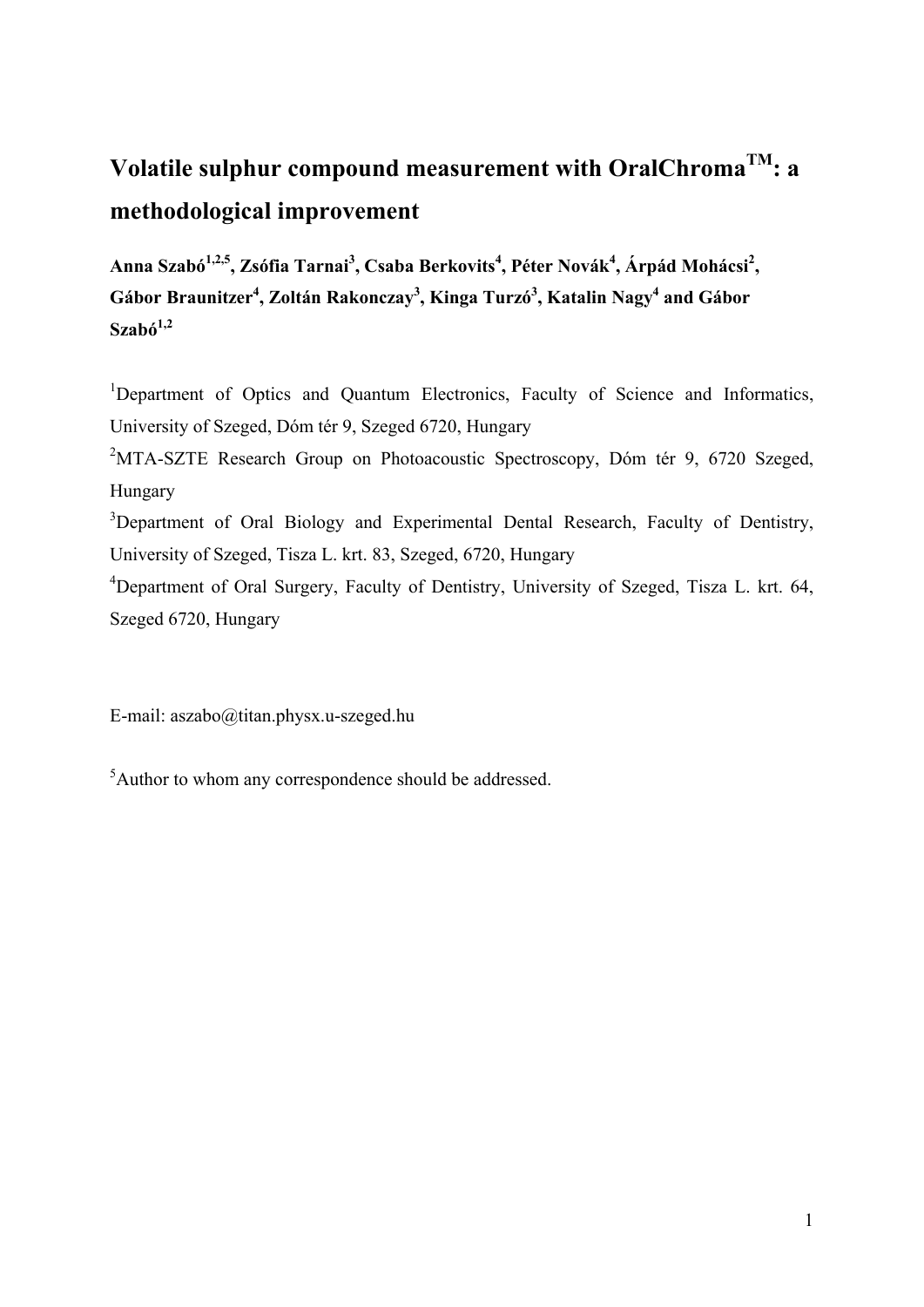## **Abstract**

Instrumental measurement of volatile sulphur compounds is a common practice to assess halitosis. One of the most widespread devices for that purpose is OralChroma<sup>TM</sup>, a combination of a semiconductor gas sensor and a compact gas chromatograph (GC) system. Several lines of evidence indicate that although the hardware of OralChroma<sup>TM</sup> is fit for the precise measurement of volatile sulphur compounds (VSCs), its software needs revision to allow that precision. In this study we sought to develop a software to solve this problem, and to test the utility of the new software in a population of patients and controls. The results were also compared with VSC measurements done with Halimeter®, another widespread device, so as to assess correlation. A set of measurements involving volunteers (21 controls and 14 oral cancer patients) were conducted. The analysis of the chromatograms recorded by OralChroma<sup>TM</sup> indicated that the majority of the studied breath samples contained significant amounts of isoprene (peak around 100 s) and acetaldehyde (peak around 350 s), therefore  $OralChroma<sup>TM</sup>$  was also calibrated for both isoprene and acetaldehyde. Linear relationship was found between the concentration (in the range of 80-1400 ppbv for acetaldehyde and 40- 560 ppbv for isoprene) and the area under the corresponding peak. In numerous cases the concentrations of VSCs calculated by the software of OralChroma<sup>TM</sup> required revision. In the new software, the concentrations of the VSCs, isoprene and acetaldehyde were determined by fitting the chromatograms with the sum of six Gaussian functions. Based on the findings of the present study we conclude that our new software allows improved and instantaneous evaluation of OralChroma<sup>TM</sup> chromatograms with the additional possibility of determining isoprene and acetaldehyde concentrations from breath samples.

**Keywords:** halitosis, volatile sulphur compound, gas chromatograph, semiconductor sensor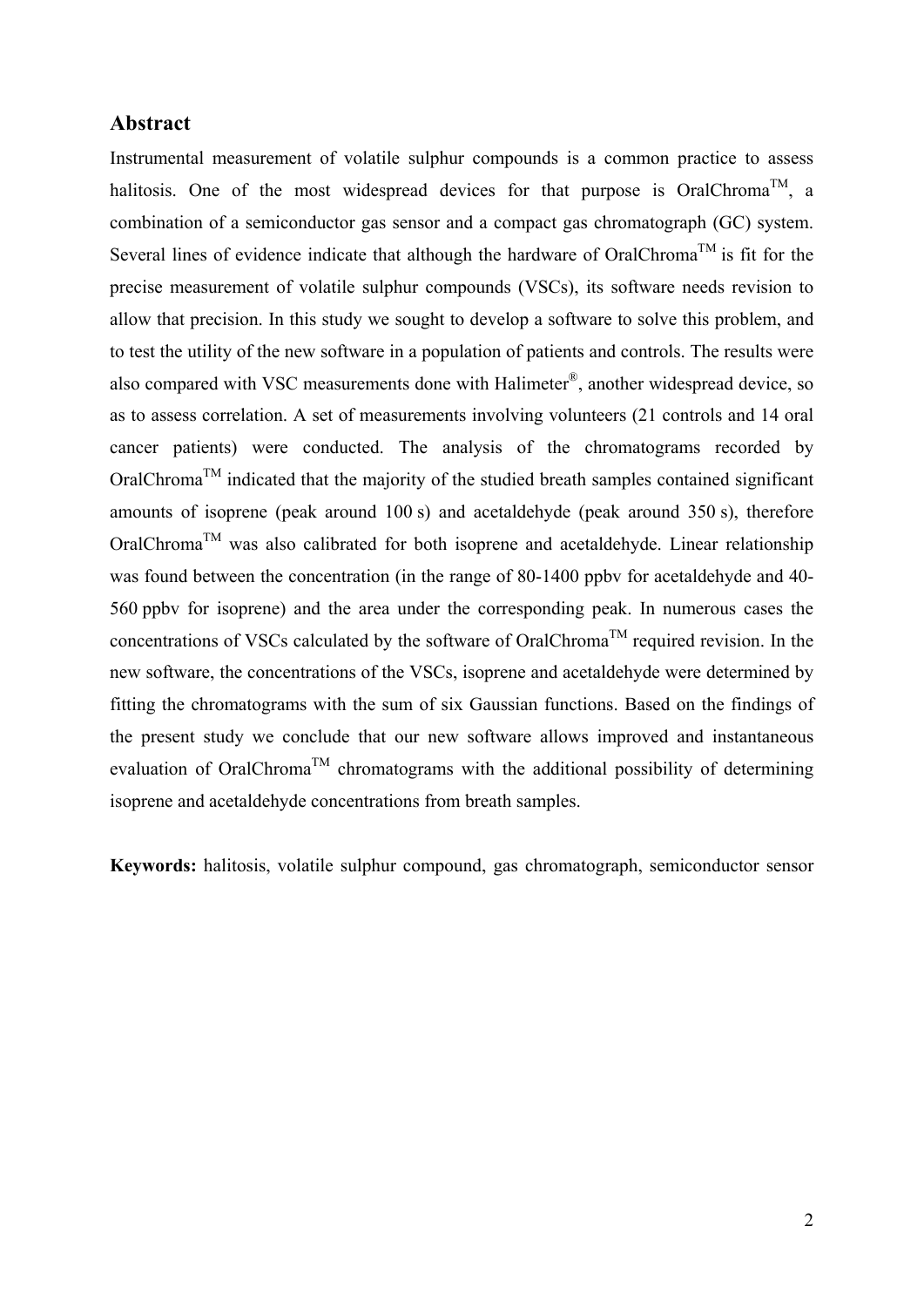# **1. Introduction**

Halitosis is oral malodour that can lead to both intrapsychic and social problems in the affected. The prevalence of this condition is still not well established due to the lack of consensus regarding diagnostic criteria and the limited accuracy and sensitivity of detection methods. However, there is evidence to suggest that its prevalence is somewhere between twenty and fifty percent [1-4].

In about 80-90% of the cases, halitosis is of intraoral origin, which also makes it the most studied type. Several studies showed that oral malodour is caused mainly by the bacterial biofilm coating the tongue [5, 6]. Oral factors, like periodontal disease, peri-implantitis, deep carious lesions, exposed necrotic tooth pulp, or mucosal ulcerations can also lead to halitosis [5-7]. Furthermore, Scully and Felix, in a review, proposed that patients with oral cancer can develop oral malodour [8], which seems to be supported by the observation that the breath of head and neck cancer patients contains volatile organic compounds (VOCs) in elevated concentrations [9-11]. In most of the cases, malodour comes about as a result of the microbial degradation of organic substrates present in the saliva, the crevicular fluid exudate, oral soft tissues and retained debris. During the process, volatile sulphur compounds (VSCs), diamines (e.g. cadaverine, putrescine) and phenyl compounds (e.g. indole, skatole) are formed [5, 12, 13]. VSCs include hydrogen sulphide  $(H_2S)$ , methyl mercaptan  $(CH_3SH)$  and dimethyl sulphide  $((CH<sub>3</sub>)<sub>2</sub>S)$ . The measurement of the concentration of these compounds in breath offers an objective assessment of halitosis, as opposed to organoleptic assessment, which has a strong subjective element, even if two or more different examiners (trained and calibrated judges) analyze the exhaled air [14].

Of the several objective methods, such as the benzoyl-DL-arginine-α-naphthylamide (BANA) test, ammonia monitoring, salivary incubation test, beta-galactosidase activity, and PCR [5, 7] of sampled microorganisms, gas chromatography and halimetry (e.g. the sulphidemonitoring Halimeter®) are the most widespread [2].

In halitosis research, Halimeter<sup>®</sup> is traditionally the instrument of choice, while its specificity is quite limited. It cannot properly differentiate between the three VSCs, as it is the most sensitive to hydrogen sulphide, less sensitive to methyl mercaptan and it is almost insensitive to dimethyl sulphide [15, 16].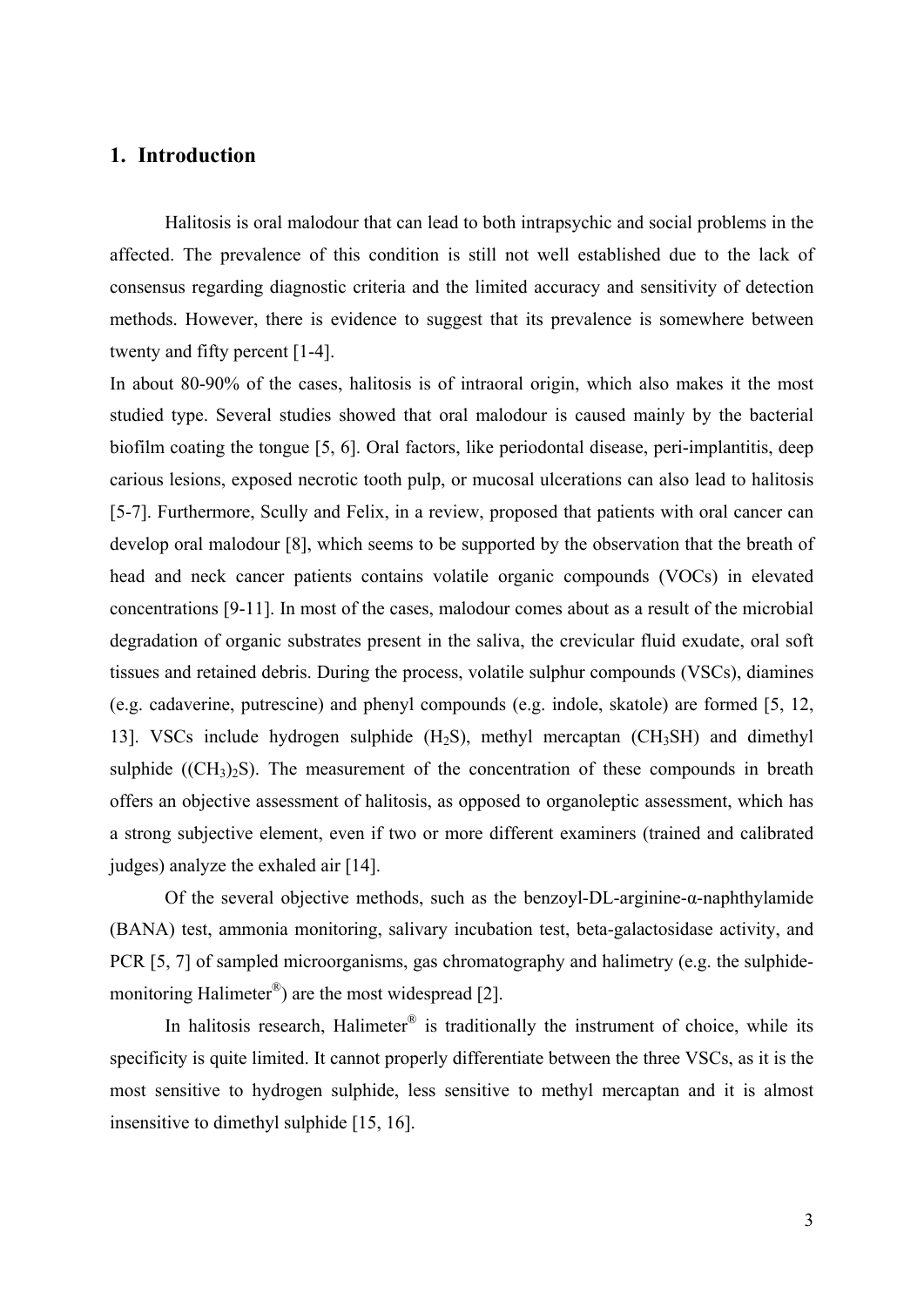Several studies indicated that gas chromatography is the appropriate method for the precise quantification of oral malodour, which also allows differentiation between halitosis subtypes based on their origin [17, 18]. Only this method can differentiate between the individual VSCs, which is crucial for the determination of origin [1, 17, 19].

Hanada *et al.* developed a portable oral malodour analyzer for the quantitative detection of VSCs in mouth air using a combination of a semiconductor gas sensor and a compact gas chromatograph (GC) system [20, 21]. This became known as OralChroma<sup>TM</sup>, a commercially available GC device [22]. This instrument serves the purpose of quick VSC assessment, optimized for the measurement of those gas components that are considered to be of key importance in the development of oral malodour.

Van den Velde *et al.* analyzed alveolar and mouth air by gas chromatography–mass spectrometry (GC–MS) and by OralChroma<sup>TM</sup> [22]. They proposed that GC–MS is the most promising tool for the differential diagnosis of halitosis. However, the method is expensive and sample preparation and data analysis require special knowledge, whereby this method is not used in the everyday practice [20].

In their recent study, Tangerman and Winkel pointed out that the hardware of OralChroma<sup>TM</sup> meets the requirements for an accurate gas chromatograph [18] distinguishing quantitatively all three major VSCs. However, the software needs major revision, given the often erroneous assignment of VSC peaks, and the resulting false results [18]. Moreover, although the OralChroma<sup>TM</sup> semiconductor sensor is particularly sensitive to VSCs, it is not specific for these compounds at the desirable level.

The last few years have seen an increasing demand for commercially available GC systems to detect halitosis, which brought on the realization that the software of these systems (including OralChroma<sup>TM</sup>) often fails to meet the expectations. The aim of this study was to develop a new, accurate and reliable real-time evaluation software for OralChroma<sup>TM</sup>. An additional aim was to enable the system to identify and measure isoprene and acetaldehyde too, so that the reliability of OralChroma<sup>TM</sup> - based diagnostics could be enhanced. Finally, as the poor correlation between instrumental measurements in this field is a well-known problem, OralChromaTM measurements were compared to Halimeter® measurements in order to find out if the new software can also address this problem.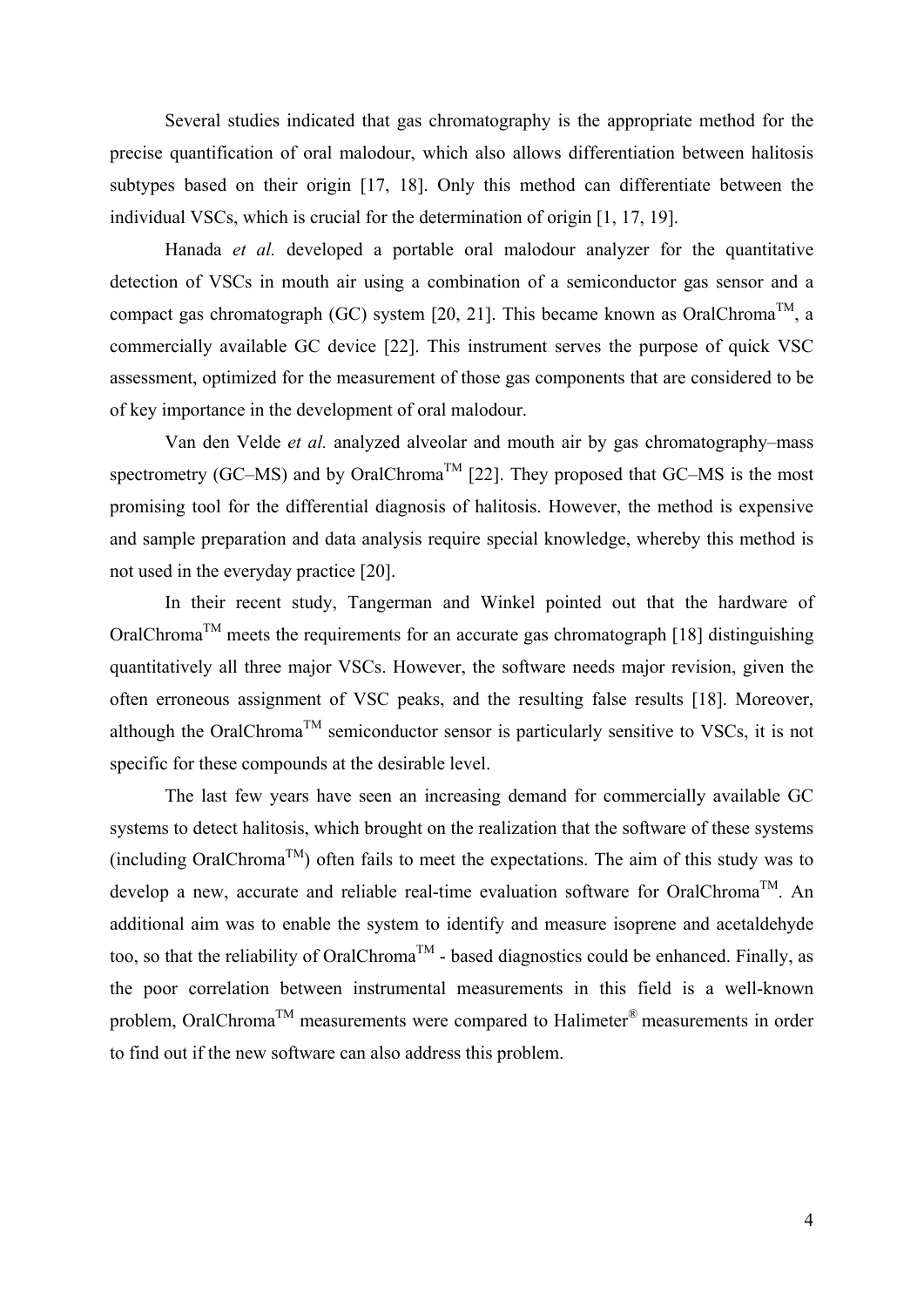## **2. Subjects, materials and methods**

35 volunteers participated in the study. Of the participants, 21 were healthy controls of excellent oral hygiene  $(n_{female}=11, n_{male}=10, \text{ average age: } 35.6 \text{ years})$ , and 14 were oral cancer patients  $(n_{female}=2, n_{male}=12, average age: 59.8 years)$ . The oral cancer group consisted entirely of patients diagnosed with squamous cell carcinoma. Oral cancer patients were chosen because, based on the literature, we assumed that the composition of their breath would be significantly different from that of healthy controls [8-11]. The measurements bore out this assumption (see later). As the sole purpose of the study was to test the new software with breath samples of significantly different compositions, and given that the measurements indicated that the samples of the two groups indeed differed to a considerable extent in their composition, we did not consider it necessary to set up a diagnosis of halitosis with the help of a calibrated judge.

All measurements were performed at least three hours after the last meal, drink or oral hygienic measure (e.g. toothbrushing, flossing, etc.). All measurements were carried out in triplicate in each case between 8:30 and 12:30.

Exclusion criteria included antibiotic treatment in four weeks prior to the measurements, and the consumption of onions, garlic or alcohol over two days prior to the measurements.

The study protocol conformed to the tenets of the Declaration of Helsinki in all respects. All subjects gave their informed consent and the protocol was approved by the Ethics Committee of the University of Szeged.

The two most common devices used in small breath clinics – OralChroma<sup>TM</sup> (Abimedical Corporation, Japan) and Halimeter<sup>®</sup> (Interscan Corporation, CA, USA) – were utilized. OralChroma<sup>TM</sup> is a portable GC, which uses ambient air as carrier gas and a semiconductor  $(In_2O_3)$  gas sensor to detect the VSCs [20, 21]. Halimeter<sup>®</sup> is a portable sulphur monitor that uses an electrochemical sensor that generates a signal when exposed to sulphur-containing gases [15, 16]. Halimeter<sup>®</sup> has a good time resolution, therefore it shows changes and short time variation (e.g. over 5 or 10 minutes) which other instruments (including GC or GC-MS) would miss.

First of all, the influence of sampling time, sampled volume and syringe material on the reproducibility of the OralChroma<sup>TM</sup> chromatograms was examined. Syringes with rubber barrel seal (provided by the manufacturer) and all-plastic syringes (2 ml B. Braun Inject® Luer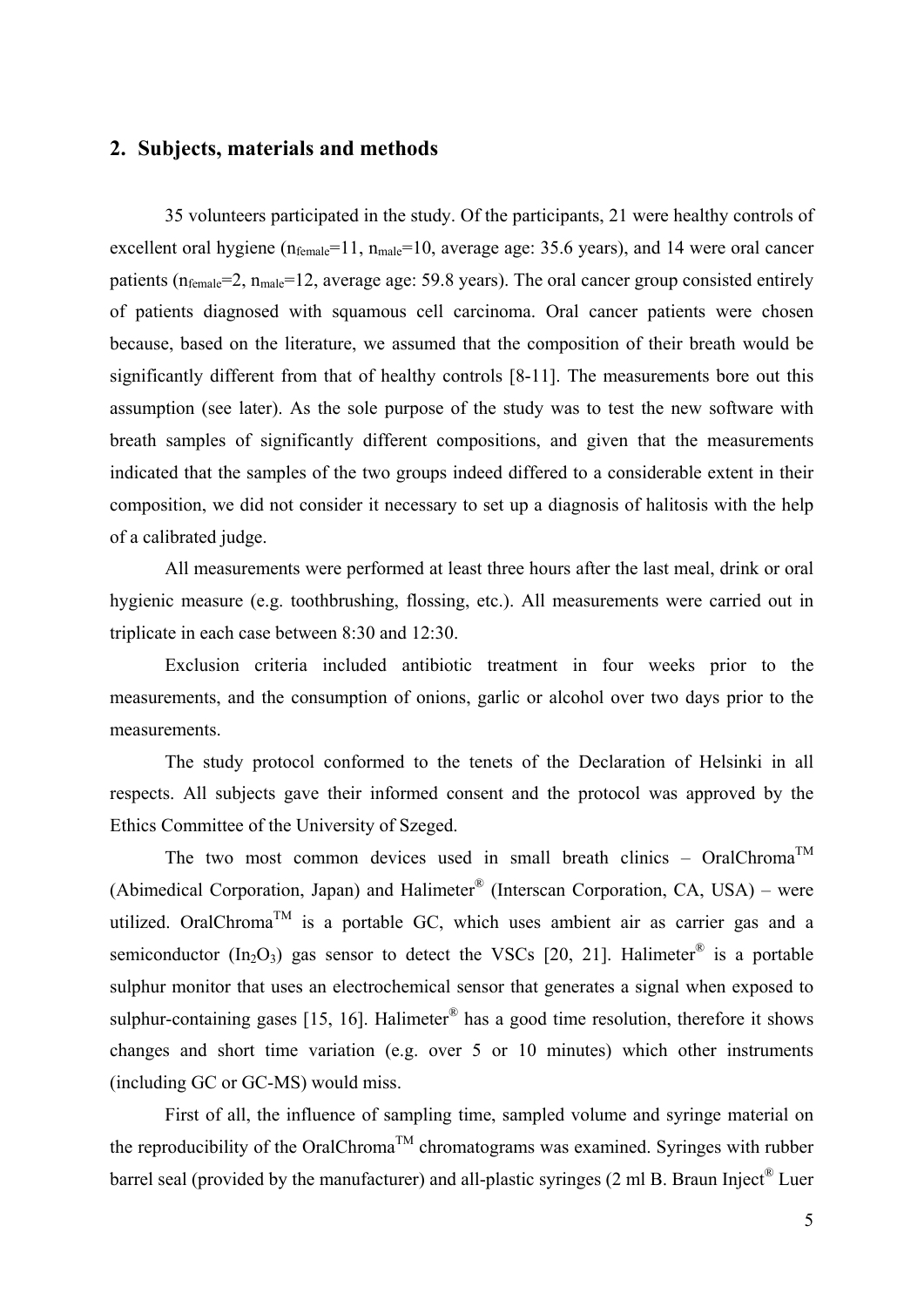Solo, B. Braun Medical Inc., Germany) were tested. In accordance with a previous study [18] it was found that all-plastic syringes are preferable over rubber-containing syringes. Furthermore, our experience suggests that a sampling time longer than what is recommended by the manufacturer (30 s) allows somewhat better reproducibility. Consequently, syringes were held in the oral cavity for 2 minutes. Halimeter<sup>®</sup> was operated according to the manufacturer's instructions.

The calibration of OralChroma<sup>TM</sup> and Halimeter<sup>®</sup> was performed with humidified  $(\sim 2\%$  water vapour) hydrogen sulphide mixed in synthetic air. Various H<sub>2</sub>S concentrations were prepared from certified cylinders (200 ppmv  $H_2S$  in  $N_2$  and synthetic air, Messer Hungarogas, Hungary) using mass flow controllers. The cross-sensitivity of OralChroma<sup>TM</sup> for volatile organic compounds (VOCs) was investigated quantitatively. Liquid standards (analytical grade) of isoprene and acetaldehyde (Sigma Aldrich, Schnelldorf, Germany) were used to prepare gases for calibration of OralChroma<sup>TM</sup>. Gas samples with a known amount of isoprene were prepared by adding isoprene with Hamilton syringes (Hamilton Messtechnik GmbH, Germany) through a septum into a closed glass flask filled with air. Gas samples containing 46, 93, 185, 276, and 555 ppbv isoprene were prepared. The same procedure was used for acetaldehyde and samples containing 85, 250, 460, 505, 755, 925, 965, and 1385 ppbv acetaldehyde were prepared.

A new software (written in LabVIEW<sup>TM</sup>; National Instruments, TX, USA) was developed to simplify and accelerate the re-evaluation of the OralChroma<sup>TM</sup> chromatograms. The program reads the files that are automatically generated by the OralChroma<sup>TM</sup> when a measurement is saved, and detects local maxima in  $\pm 10$  second intervals of the expected peak locations (at 30, 60, 100, 150, 250, 350 s). Then it fits the sum of six Gaussian (18-parameter) functions using the Levenberg-Marquardt method. As far as the initial parameters of the fitting procedure are concerned, local maxima are used as initial peak heights, while initial full widths at half maxima and the peak centres are constant. The concentrations of hydrogen sulphide, isoprene, methyl mercaptan, dimethyl sulphide and acetaldehyde are calculated from the areas under the peaks at 60, 100, 150, 250 and 350 s, respectively. The sensitivity of OralChromaTM to methyl mercaptan and dimethyl sulphide was determined from chromatograms with regular peaks (without overlaps or retention time shift) at 150 and 250 s.

Statistical analysis was carried out using Statistica for Windows 11.0 (StatSoft, Inc., OK, USA).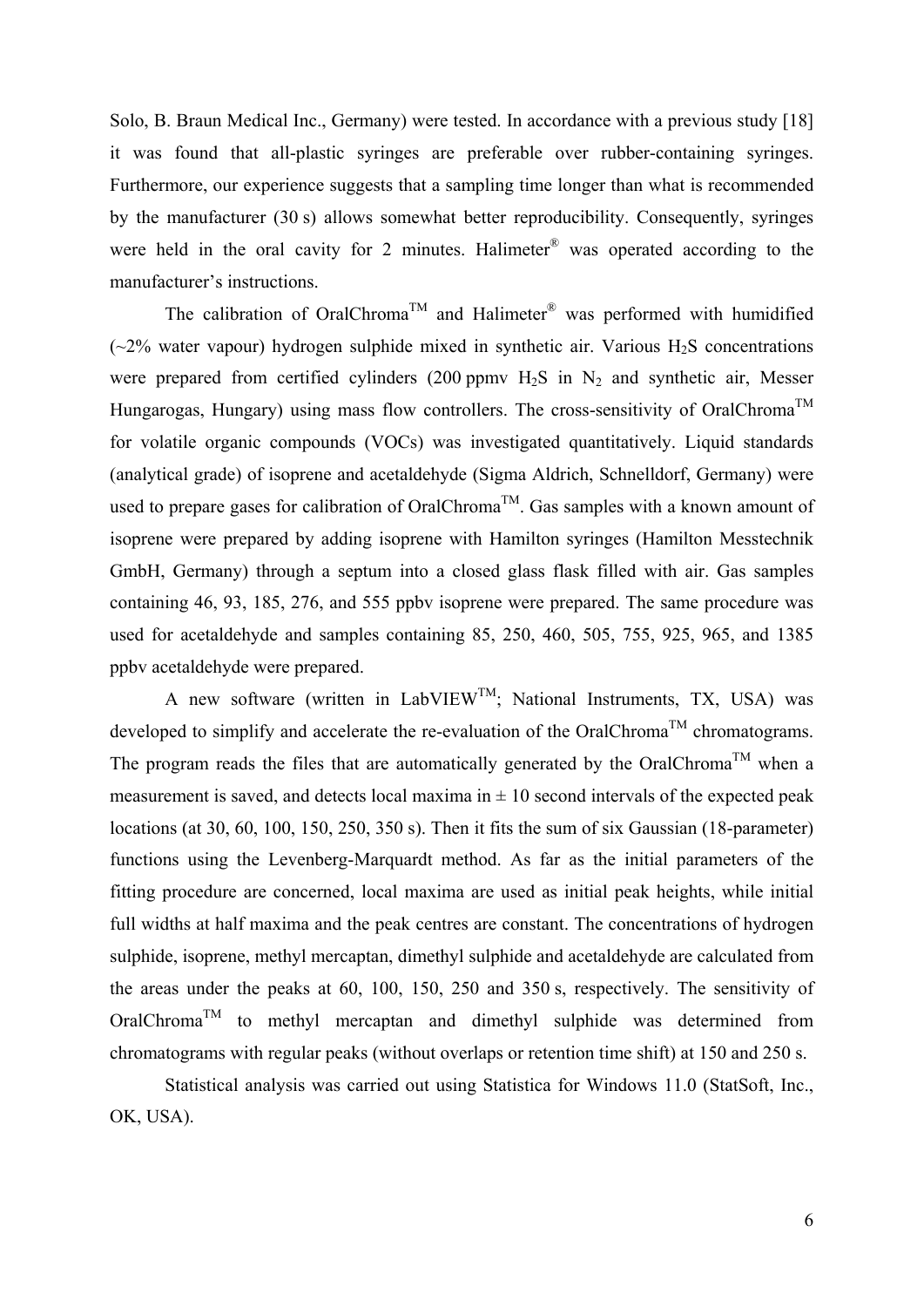# **3. Results**

## *3.1 Calibrations*

#### *3.1.1 Isoprene calibration*





A distinct peak at 100 s was noticed on the chromatograms of 34 volunteers (97%) indicating the isoprene content of the sample. Linear relationship  $(R = 0.9980)$  was found between the peak area and the concentration of isoprene (Figure 1). Sensitivity to isoprene was found to be  $4.32 \pm 0.07$  (mV·s)/ppbv.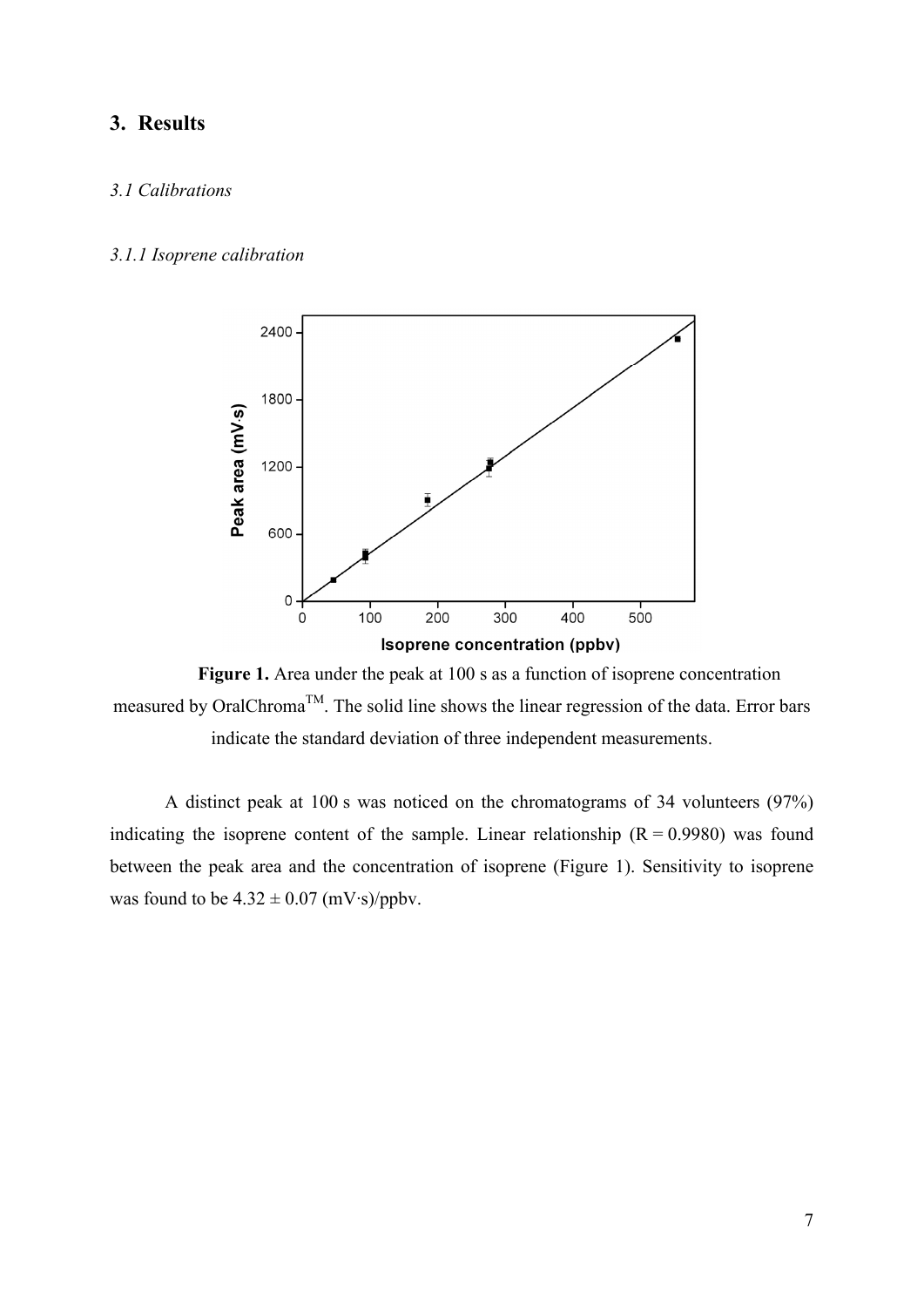

**Figure 2.** Area under the peak at 350 s as a function of acetaldehyde concentration. The solid line reflects the linear regression of the data. Error bars indicate the standard deviation of three independent measurements.

In the majority of the cases (77%), the chromatograms contained a broad peak around 350 s indicating the acetaldehyde content of the sample. Linear relationship (with  $R = 0.9990$ ) was found between the peak area and the concentration of acetaldehyde (Figure 2). Sensitivity to acetaldehyde was found to be  $1.10 \pm 0.02$  (mV·s)/ ppbv.

Table 1 summarizes the sensitivity of the OralChroma<sup>TM</sup> for the measurable components.

|                   | Retention<br>time(s) | Sensitivity of<br>OralChroma™<br>(mV·s/ppbv) | Sensitivity of OralChroma <sup>TM</sup><br>given by Hanada et al. [20]<br>(mV·s/ppbv) |
|-------------------|----------------------|----------------------------------------------|---------------------------------------------------------------------------------------|
| hydrogen sulphide | 60                   | 2.57                                         | 3.26                                                                                  |
| isoprene          | 100                  | 4.32                                         |                                                                                       |
| methyl mercaptan  | 150                  | 3.70                                         | 4.44                                                                                  |
| dimethyl sulphide | 250                  | 2.65                                         | 3.2                                                                                   |
| acetaldehyde      | 350                  | 1.10                                         |                                                                                       |

**Table 1.** Sensitivity of OralChroma<sup>TM</sup> for VSCs, isoprene and acetaldehyde.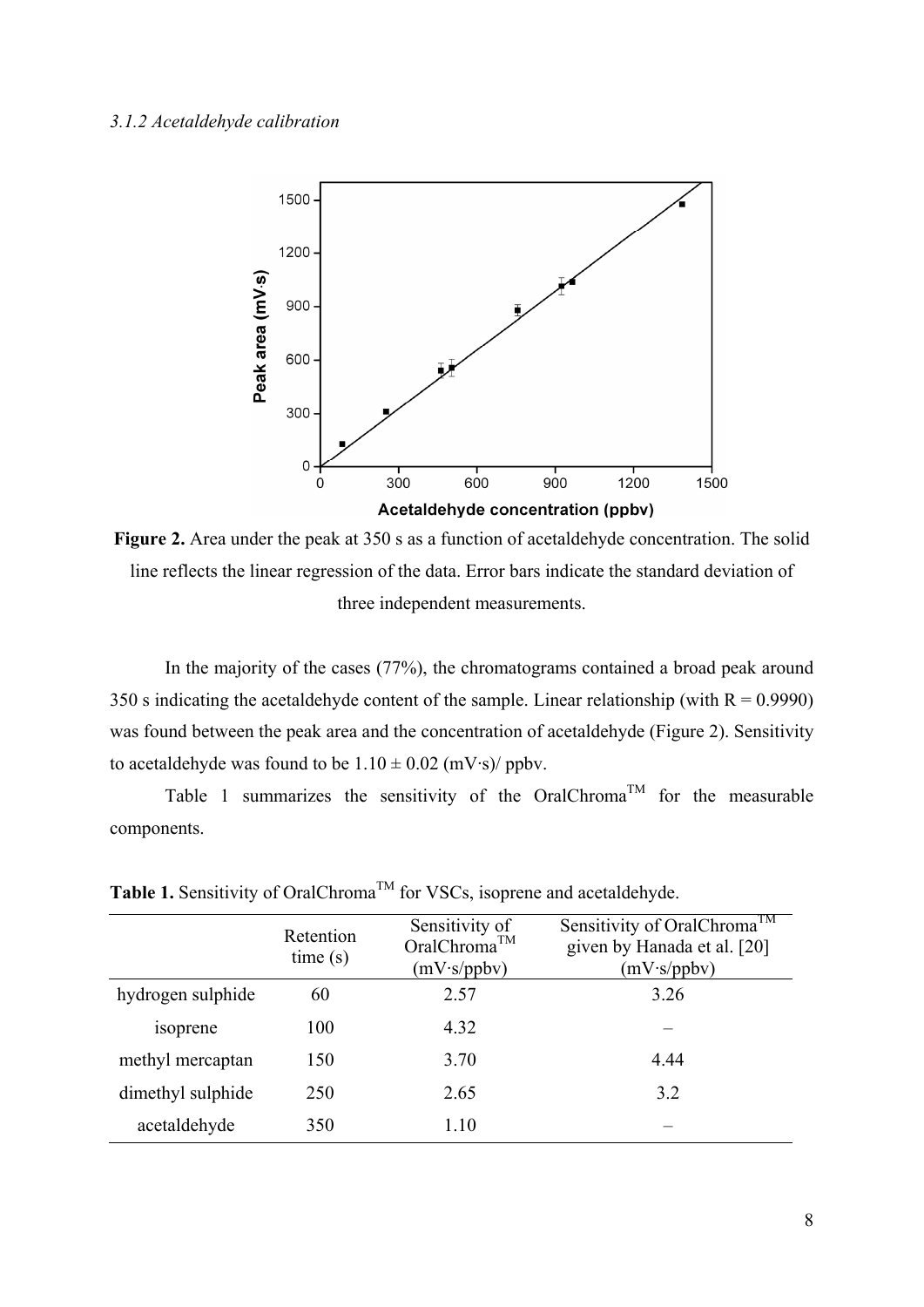#### *3.2 Results yielded by the new software*

An example of the incorrect results yielded by the default software of OralChroma<sup>TM</sup> is shown in Figure 3a. The default software returned zero ppby for  $CH<sub>3</sub>SH$ ; at the same time, there is a distinct, unambiguous peak around 150 s. The new software returned 28 ppb for this CH3SH peak. In addition, significant peaks are noticeable at 100 s and 400 s, indicating an isoprene and acetaldehyde content of the breath sample as shown in the re-evaluated chromatogram (Figure 3b). Additionally, there is a low peak of  $(CH_3)_2S$  around 270 s (with a concentration of 2 ppb), which may strongly overlap with the broad acetaldehyde peak.



**Figure 3 a-b.** Example of incorrect evaluation of an OralChroma<sup>TM</sup> chromatogram (a) software display (b) after re-evaluation. A peak around 150 s clearly indicates the  $CH<sub>3</sub>SH$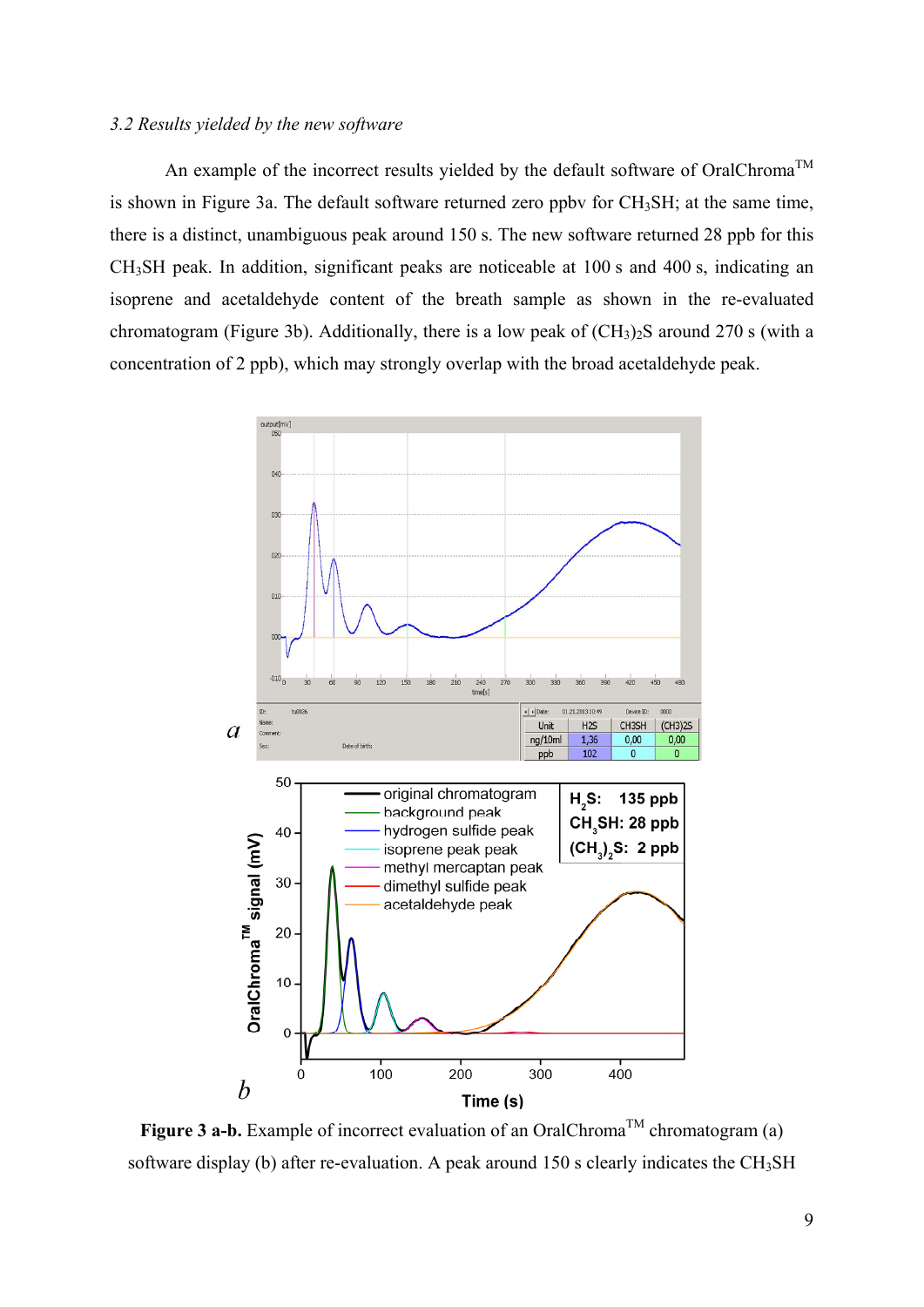content of the sample; however the OralChroma<sup>TM</sup> software assigned 0 ppb to that peak. Nevertheless, the new software returned 28 ppb for the CH<sub>3</sub>SH concentration.



H<sub>2</sub>S concentration measured by OralChroma<sup>™</sup> (ppbv)

**Figure 4.** H<sub>2</sub>S concentration measured by OralChroma<sup>TM</sup>, calculated from the area under the curve of the fitted Gaussian function. Closed squares show data from breath samples and open circles denote data of measurements with H2S in synthetic air. Error bars of open circles indicate standard deviation of three independent measurements.

 $H_2S$  concentration measured by the OralChroma<sup>TM</sup> and calculated from the area under the curve of the fitted Gaussian function agreed within  $2\%$  (R = 0.9691) for the corrected chromatograms, indicating the reliability of the evaluation software (Figure 4). In Figure 4 closed squares denote  $H_2S$  in breath samples and open circles indicate measurement of  $H_2S$ (112, 234, 424, 448 ppbv) in synthetic air; error bars show the standard deviation of three independent measurements.

#### *3.3 Correlation coefficients*

Of the 35 volunteers, 14 had oral cancer (patients). Table 2 shows the descriptive statistics of the measurements in patients and controls, as measured by Halimeter<sup>®</sup> and OralChromaTM. All data showed normal distribution.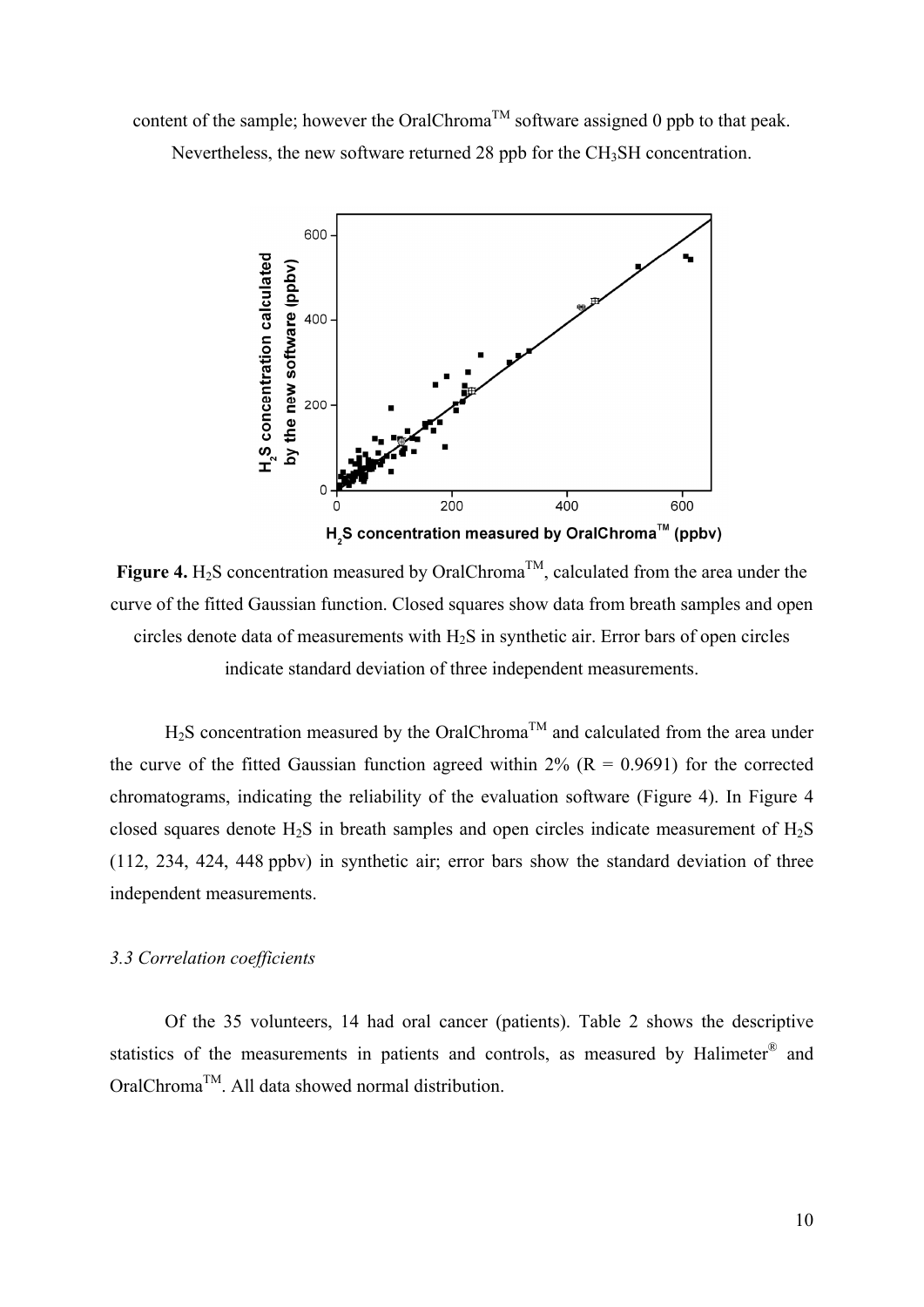Table 2. Halimeter<sup>®</sup> data, concentration of H<sub>2</sub>S and sum of the VSCs (sumVSC) measured by the OralChroma<sup>TM</sup> in breath of the subjects.

|                                                                             |                                   | original<br>OralChroma™<br>evaluation (ppbv) |             |               | re-evaluated<br>OralChroma™<br>chromatograms<br>(ppbv) |              | Halimeter <sup>®</sup> (ppb) |
|-----------------------------------------------------------------------------|-----------------------------------|----------------------------------------------|-------------|---------------|--------------------------------------------------------|--------------|------------------------------|
|                                                                             |                                   |                                              |             |               |                                                        |              |                              |
|                                                                             |                                   |                                              |             | mean $\pm$    |                                                        |              |                              |
|                                                                             |                                   | mean $\pm$                                   |             |               |                                                        | mean $\pm$   |                              |
|                                                                             |                                   | <b>SEM</b>                                   | range       | <b>SEM</b>    | range                                                  | <b>SEM</b>   | range                        |
| healthy                                                                     | $H_2S$                            | $63 \pm 16$                                  | $0 - 264$   | $66 \pm 16$   | $2 - 285$                                              |              |                              |
| volunteers                                                                  | CH <sub>3</sub> SH                | $28 \pm 8$                                   | $0 - 373$   | $16 \pm 5$    | $0 - 67$                                               |              |                              |
|                                                                             | (CH <sub>3</sub> ) <sub>2</sub> S | $29 \pm 14$                                  | $0 - 285$   | $16 \pm 8$    | $0 - 165$                                              |              |                              |
| $(n=21)$<br>sumVSC                                                          | $119 \pm 43$                      | $0 - 906$                                    | $98 \pm 27$ | $4 - 477$     | $77 \pm 9$                                             | $24 - 199$   |                              |
| patients                                                                    | $H_2S$                            | $274 \pm 92$                                 | $1 - 996$   | $285 \pm 91$  | $2 - 1025$                                             |              |                              |
| (with oral)                                                                 | CH <sub>3</sub> SH                | $122 \pm 42$                                 | $0 - 430$   | $138 \pm 38$  | $0 - 401$                                              |              |                              |
| cancer)                                                                     | $(CH_3)_2S$                       | $32 \pm 9$                                   | $0 - 108$   | $28 \pm 9$    | $0 - 113$                                              |              |                              |
| $(n=14)$                                                                    | sumVSC                            | $428 \pm 132$                                | $4 - 1351$  | $451 \pm 131$ | $3 - 1367$                                             | $323 \pm 81$ | 52-949                       |
| SEM: standard error of mean, sumVSC = $[H_2S]$ + $[CH_3SH]$ + $[(CH_3)_2S]$ |                                   |                                              |             |               |                                                        |              |                              |

As expected, the mean values of VSC concentrations for the patient group were higher (2 to 9 times) than those of controls. SEM values decreased with the re-evaluation in the case of  $CH_3SH$  and  $(CH_3)_2S$  and also sum VSC (sum of  $H_2S$ ,  $CH_3SH$  and  $(CH_3)_2S$ ).

**Table 3.** Pearson's correlation coefficient between Halimeter® and OralChroma™ results with original and re-evaluated data.

|                                                                                                       | Pearson's correlation coefficient between<br>Halimeter <sup>®</sup> and OralChroma™ |           |                                  |           |
|-------------------------------------------------------------------------------------------------------|-------------------------------------------------------------------------------------|-----------|----------------------------------|-----------|
|                                                                                                       | original<br>OralChroma™<br>evaluation                                               |           | re-evaluated<br>OralChroma™ data |           |
|                                                                                                       | $H_2S$                                                                              | sumVSC    | $H_2S$                           | sumVSC    |
| healthy volunteers<br>$(n=21)$                                                                        | $0.788^*$                                                                           | $0.581^*$ | $0.819^*$                        | $0.723*$  |
| patients (with oral cancer)<br>$(n=14)$                                                               | $0.570^*$                                                                           | $0.571^*$ | $0.634^{*}$                      | $0.689^*$ |
| $p < 0.01$ , sumVSC = [H <sub>2</sub> S] + [CH <sub>3</sub> SH] + [(CH <sub>3</sub> ) <sub>2</sub> S] |                                                                                     |           |                                  |           |

Significant correlations were found between the Halimeter® values and the OralChroma<sup>TM</sup> levels for H<sub>2</sub>S and sumVSC in case of both OralChroma<sup>TM</sup> chromatogram re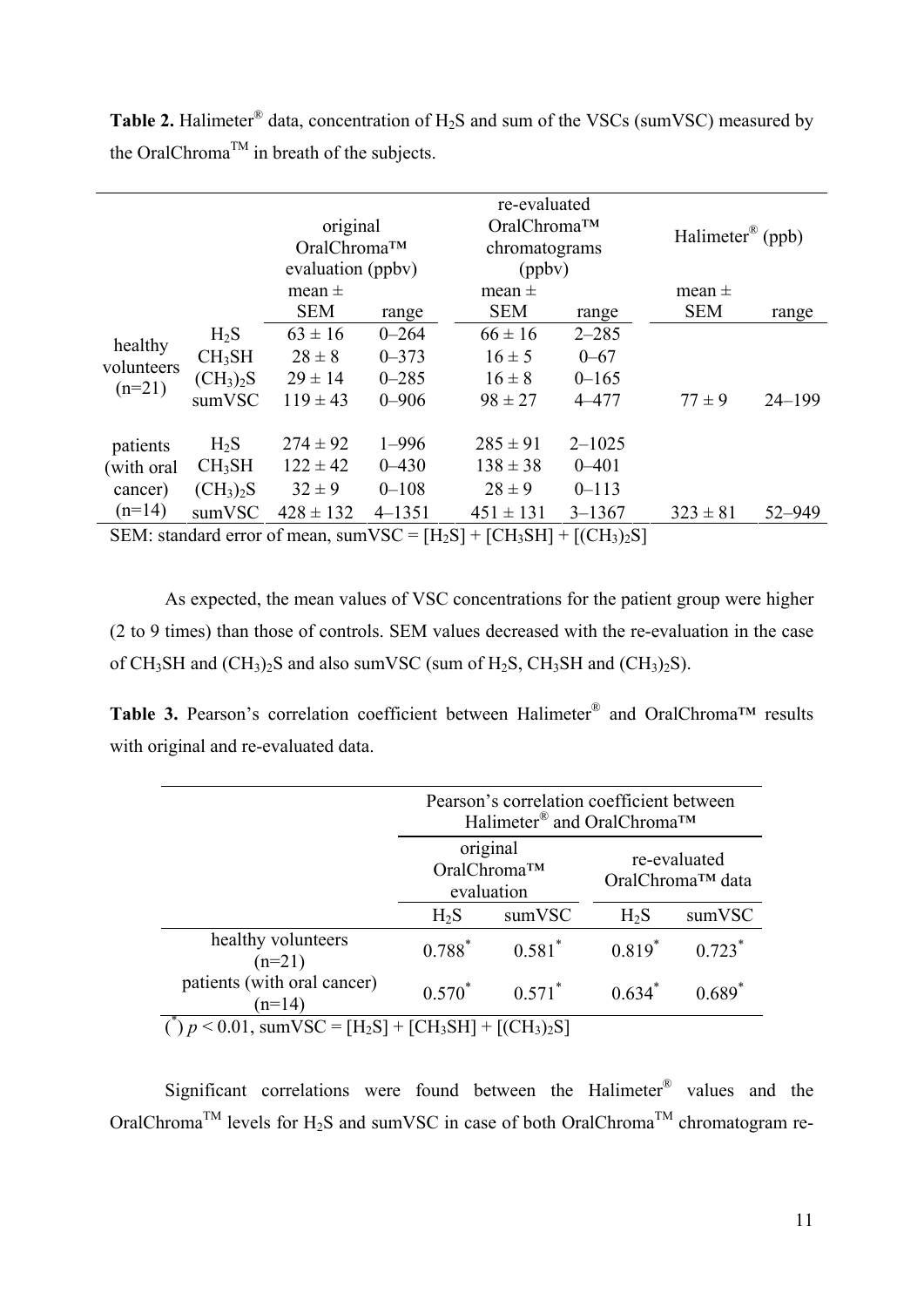evaluations (Table 3). Additionally, as shown in table 3, stronger correlations were found in case of re-evaluated data for both groups.

|                                         | Halimeter <sup>®</sup> | original<br>OralChroma™<br>evaluation |        |        | re-evaluated<br>OralChroma™<br>data |  |
|-----------------------------------------|------------------------|---------------------------------------|--------|--------|-------------------------------------|--|
|                                         |                        | $H_2S$                                | sumVSC | $H_2S$ | sumVSC                              |  |
| healthy volunteers<br>$(n=21)$          | 0.131                  | 0.455                                 | 0.463  | 0.289  | 0.285                               |  |
| patients (with oral<br>cancer) $(n=14)$ | 0.121                  | 0.365                                 | 0.343  | 0.281  | 0 264                               |  |

**Table 4.** Relative standard errors from three consecutive measurements.

The relative standard errors of the subjects' three consecutive measurements (Table 4) clearly show that the Halimeter® provides better reproducibility than OralChroma<sup>TM</sup>. However, data indicate that the reproducibility of OralChroma<sup>TM</sup> can be improved by the new software.

**Table 5.** Concentration of isoprene and acetaldehyde estimated from the OralChroma™ chromatograms.

|                                         | isoprene (ppbv) |           | acetaldehyde (ppbv) |            |  |
|-----------------------------------------|-----------------|-----------|---------------------|------------|--|
|                                         | $mean \pm SEM$  | range     | $mean \pm SEM$      | range      |  |
| healthy volunteers<br>$(n=21)$          | $70 \pm 10$     | 7–164     | $810 \pm 220$       | $0 - 4120$ |  |
| patients (with oral<br>cancer) $(n=14)$ | $36 \pm 10$     | $0 - 143$ | $729 \pm 490$       | $0 - 7050$ |  |
| $C\Gamma M \rightarrow 11$              |                 |           |                     |            |  |

SEM: standard error of mean

Table 5 shows isoprene and acetaldehyde concentration of the volunteers' samples assessed from the re-evaluation of the OralChroma<sup>TM</sup> chromatograms. Measurable isoprene was found in the breath samples of all healthy volunteers, and in those of 13 patients. As for acetaldehyde, this compound could be measured in the samples of only 16 controls (of 21) and 11 patients (of 14). No significant difference between the patient and control group was found for isoprene and acetaldehyde concentrations. At the same time, isoprene concentrations were significantly higher than acetaldehyde concentrations in both groups.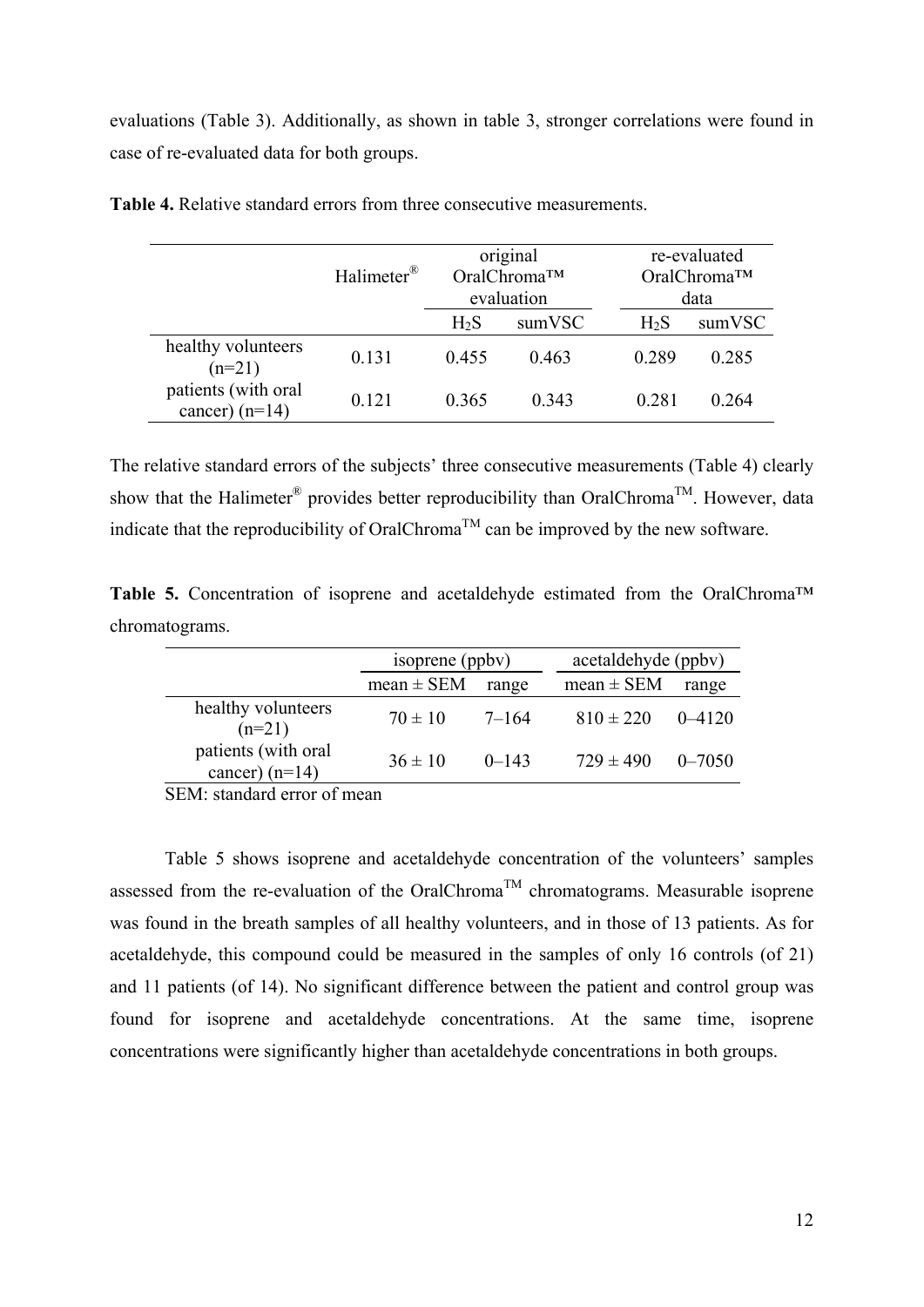# **4. Discussion**

 $OralChroma<sup>TM</sup>$  is a commonly used device that allows differentiation between the three major VSCs in breath air. While its hardware meets the requirements of the field of halitosis research, its software has several limitations that make it less suitable for routine use [18]. It was Tangerman and Winkel who suggested that OralChroma<sup>TM</sup> chromatograms should always be inspected visually to correct the erroneous VSC peak assignment of the default software [18]. In the majority of the investigated breath samples, incorrect assignments occurred because of baseline disturbances, retention time shifts, peak tailing and cross sensitivity effects. Other studies [19, 23-25] also recommend calculating the concentrations of the VSCs by determining the peak heights of the chromatograms manually. Nevertheless, this process is time-consuming, cannot eliminate errors resulting from overlaps, and the uncertainty of analysis can be significant.

The results of the present study indicate that our newly developed software allows real-time and more precise re-evaluation of the chromatograms than the default software of OralChroma<sup>TM</sup>. It fits the sum of six Gaussian functions to the chromatogram (Figures 3b) and calculates the concentrations of five components (hydrogen sulphide, isoprene, methyl mercaptan, dimethyl sulphide, and acetaldehyde) from the areas under the peaks.

In the case of optimal chromatograms (i.e. without retention time shift, no baseline disturbance, no peak tailing or overlapping), excellent correlation  $(R = 0.9619)$  was found between H2S levels calculated by the original software and those calculated by the new software (Figure 4). This correlation is particularly high for samples of  $H_2S$  in synthetic air, indicating the correct assignment of the re-evaluation software.

Based on the literature we assumed that patients with oral cancer would have an increased VOC concentration in their exhaled air [9-11], and that they might also have a higher VSC concentration in their breath [8]. Data from Table 2 proved that concentrations of VSCs (for each compound, with both instruments) in the oral cavity were indeed higher in the samples of patients with oral cancer than in those of healthy controls. This difference enabled us to test our new software at both low and high concentrations.

Significant correlations (Table 3) were found between OralChroma<sup>TM</sup> and Halimeter<sup>®</sup> measurements for  $H_2S$  and sumVSC as it was previously reported [19]. However, the correlation showed further improvement after the re-evaluation of OralChroma<sup>TM</sup> data, indicating a better agreement between the devices. It was found that correlation coefficients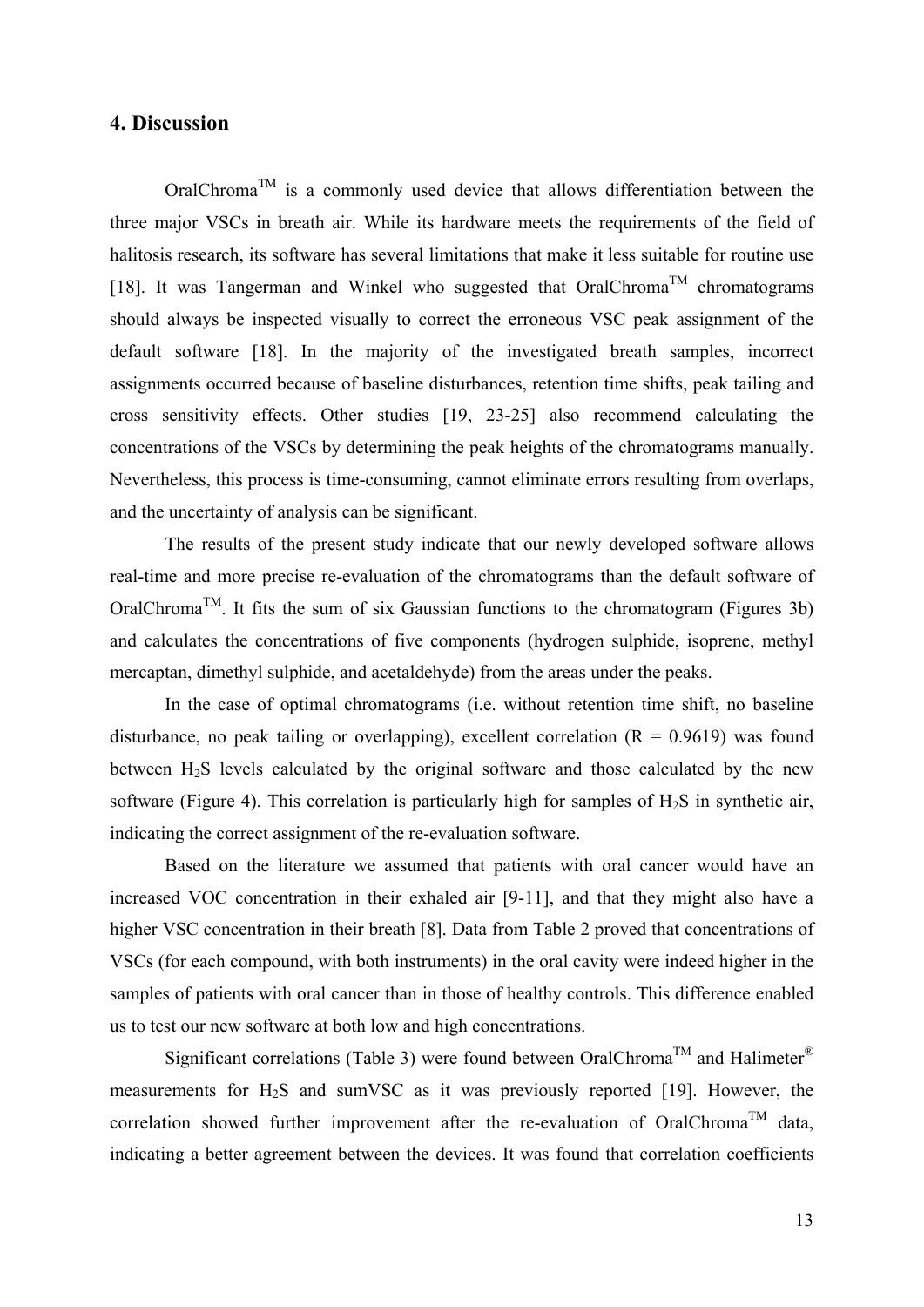are higher in the case of healthy volunteers, which may stem from the wider range of VSC concentrations of patients (Table 2) including several extremely high VSC concentrations. The observed increase in correlation (Table 3), decrease in SEM (Table 2) and relative standard error of a subject's three consecutive measurements (Table 4) also support the new software's superiority over the default one.

Peak heights and peak areas were in very strong correlation  $(R > 0.98)$  for each studied component. It can be inferred, therefore, that peak height can be applied to recalculate concentrations, as it was also suggested by previous works [18, 19, 23-25]. However, it must be taken into consideration that errors may arise from the lack of proper de-convolution of the chromatogram due to the overlap of the peaks and background changes.

At the same time, it can be seen that the reproducibility of the chromatograms was still inadequate. It might be due to erroneous sampling or analysis, but other factors cannot be excluded either [26]. For instance, Springfield *et al.* suggested that minute-to-minute variability in oral VSC concentrations can be a true biological phenomenon [26]*.* If so, this effect must be taken into consideration as a potential confounder. The low relative standard error values of the Halimeter® (Table 4) possibly reflect the effect of continuous sampling and the shorter time intervals between two consecutive measurements.

The peak of isoprene overlaps with the peak of  $H_2S$  and the peak of acetaldehyde with the peak of  $(CH_3)_2S$ . Previous studies claimed that isoprene and acetaldehyde do not influence VSC analysis significantly due to their relatively small concentration in the oral cavity [17, 20]. Our results appear to indicate the contrary (see Table 5). Due to the significant cross correlation effects of isoprene and acetaldehyde, not only 4 peaks but 6 peaks must be taken into account for the correct evaluation of the chromatograms. Linear relationship was found for both isoprene and acetaldehyde between the concentration (in the range of 85-1385 ppbv for acetaldehyde and 46-555 ppbv for isoprene) and the area under the corresponding peak (Figures 1 and 2). Table 1 shows sensitivity of the semiconductor gas sensor of  $OralChroma<sup>TM</sup>$ . It can be established that sensitivities for the five compounds are in the same order of magnitude, but the sensor has the highest sensitivity for isoprene. Sensitivity values obtained in the present study and that of Hanada *et al.* [20] are in good agreement.

Khalid *et al.* determined the VOC profiles of bacterial species associated with halitosis and suggested that the contribution of VOCs from oral anaerobes cannot be ignored and more research is required to identify the major source of breath compounds [27]. Our data indicate that the isoprene and acetaldehyde contents of breath significantly influenced the chromatograms; therefore they should not be disregarded. Although levels of isoprene and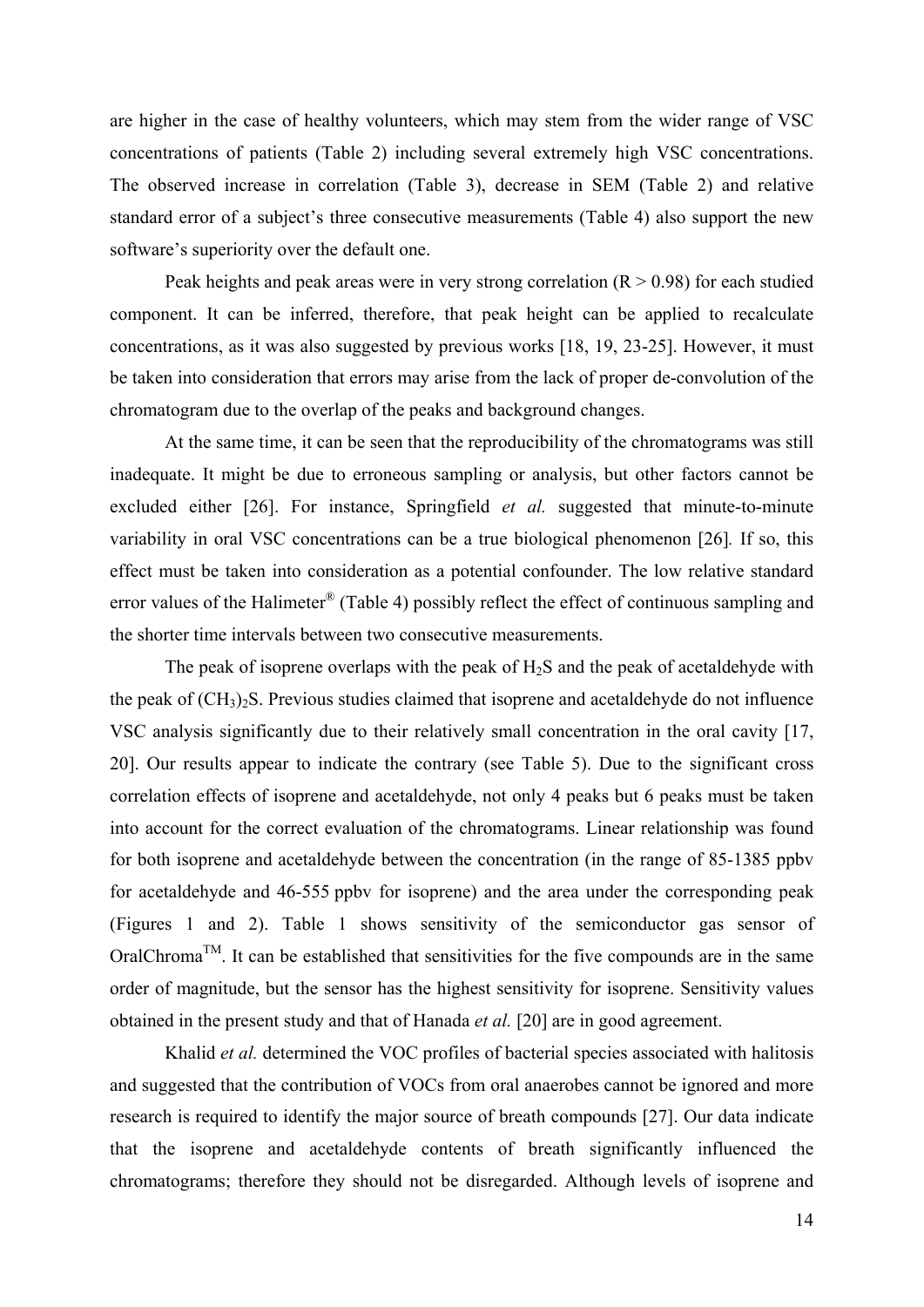acetaldehyde may or may not contribute to the overall malodour, they can interfere with the VSC profile analysis, and some VOC with long retention times (e.g. acetaldehyde) may delay the period at which the instrument can be re-used for the next sample.

In addition, the precise separation of the hydrogen sulphide, isoprene and methyl mercaptan peaks can be of particular importance in the case of discriminating patients with periodontal disease, as their methyl mercaptan/hydrogen sulphide ratio is elevated [28].

## **5. Conclusions**

Re-evaluation of the chromatograms by de-convolution and calculation of the VSC concentrations considering the areas under the peaks significantly improve the accuracy of breath analysis by OralChroma<sup>TM</sup>. Furthermore, the new software allows the determination of the concentrations of two VOCs (isoprene and acetaldehyde) in the oral cavity. It must be kept in mind, however, that the individual variability is high, which necessitates several consecutive measurements to reduce errors arising from fluctuations of VSC concentrations.

# **Acknowledgements**

We are grateful for the financial support of the TÁMOP-4.2.2.A-11/1/KONV-2012-0035 project. The authors would like to express thanks to Professor John Greenman for his suggestions on the manuscript.

The research of Anna Szabó was supported by the European Union and the State of Hungary, co-financed by the European Social Fund in the framework of TÁMOP-4.2.4.A/2-11/1-2012- 0001 'National Excellence Program'.

## **Disclosure**

The authors report no conflicts of interest.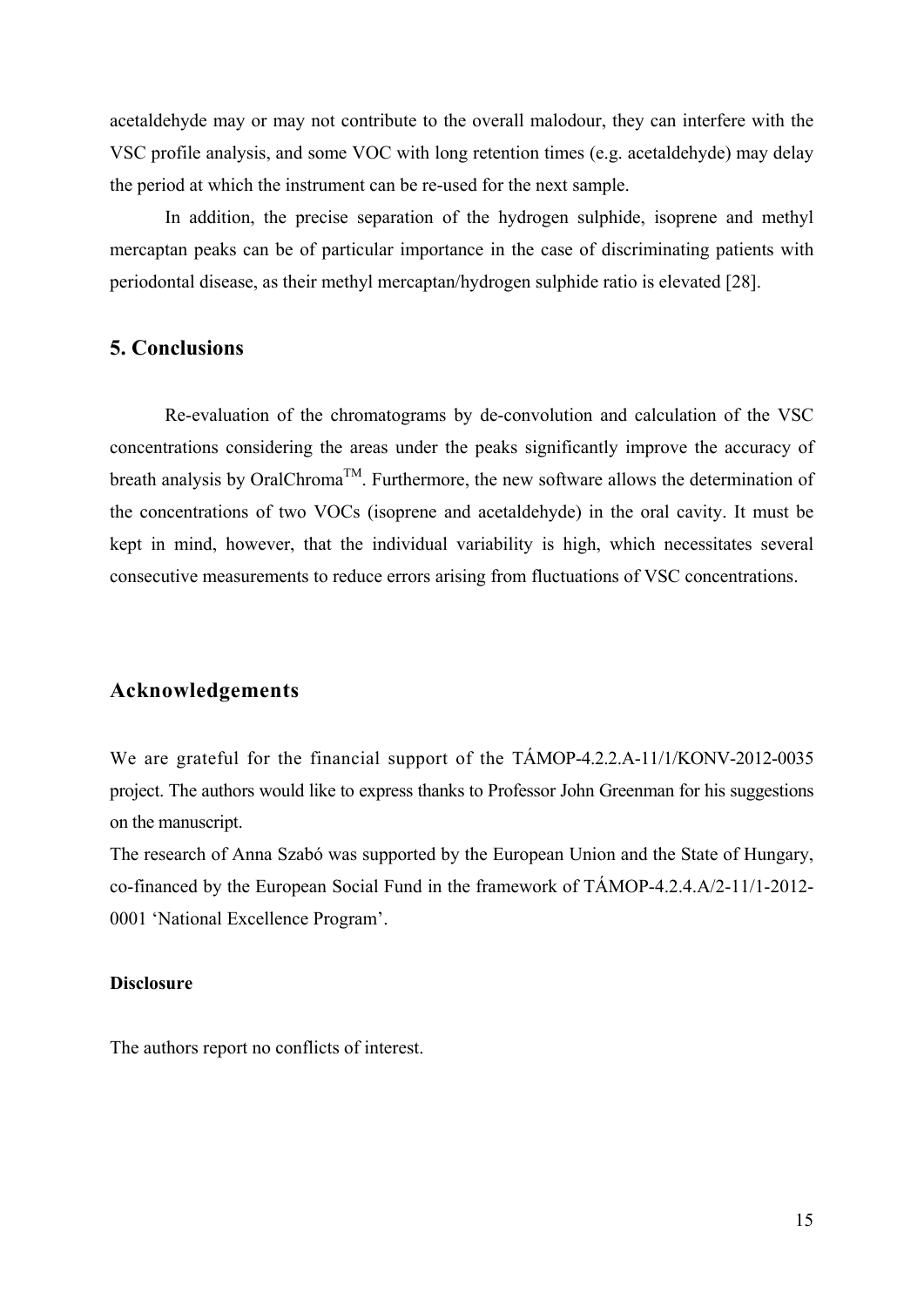## **References**

[1] Harvey-Woodworth C N 2013 Dimethylsulphidemia: the significance of dimethyl sulphide in extra-oral, blood borne halitosis *Brit. Dent. J.* **214** E20

[2] Scully C and Greenman J 2012 Halitology (breath odour: aetiopathogenesis and management) *Oral Dis.* **18** 333–45

[3] Sanz M, Roldán S and Herrera D 2001 Fundamentals of breath malodour *J. Contemp. Dent. Practice* **2** 1–17

[4] Liu X N, Shinada K, Chen X C, Zhang B X, Yaegaki K and Kawaguchi Y 2006 Oral malodor-related parameters in the Chinese general population *J. Clin. Periodontol.* **33** 31–6

[5] van den Broek A M W T, Feenstra L and de Baat C 2008 A review of the current literature on management of halitosis *Oral Dis.* **14** 30–9

[6] Porter S R and Scully C 2006 Oral malodour (halitosis) *Brit. Med. J.* **333** 632–5

[7] van den Broek A M W T, Feenstra L and de Baat C 2007 A review of the current literature on aetiology and measurement methods of halitosis *J. Dent.* **35** 627–35

[8] Scully C and Felix D H 2005 Oral Medicine – Update for the dental practitioner – Oral malodour *Brit. Dent. J.* **199** 498–500

[9] Schmutzhard J, Rieder J, Deibl M, Schwentner I M, Schmid S, Lirk P, Abraham I, Gunkel A R 2008 Pilot study: volatile organic compounds as a diagnostic marker for head and neck tumors *Head Neck* **30** 743–9

[10] Hakim M, Billan S, Tisch U, Peng G, Dvrokind I, Marom O, Abdah-Bortnyak R, Kuten A and Haick H 2011 Diagnosis of head-and-neck cancer from exhaled breath *Brit. J. Cancer* **104** 1649–55

[11] Gruber M, Tisch U, Jeries R, Amal H, Hakim M, Ronen O, Marshak T, Zimmerman D, Israel O, Amiga E, Doweck I and Haick H 2014 Analysis of exhaled breath for diagnosing head and neck squamous cell carcinoma: a feasibility study *Brit. J. Cancer* **111** 790–8

[12] Hughes F J and McNab R 2008 Oral malodour – a review *Arch. Oral Biol.* **53** Suppl. S1– S7

[13] Thorn R M S and Greenman J 2012 Microbial volatile compounds in health and disease conditions *J. Breath Res.* **6** 024001

[14] Wozniak W T 2005 The ADA guidelines on oral malodor products *Oral Dis.* **11** 7–9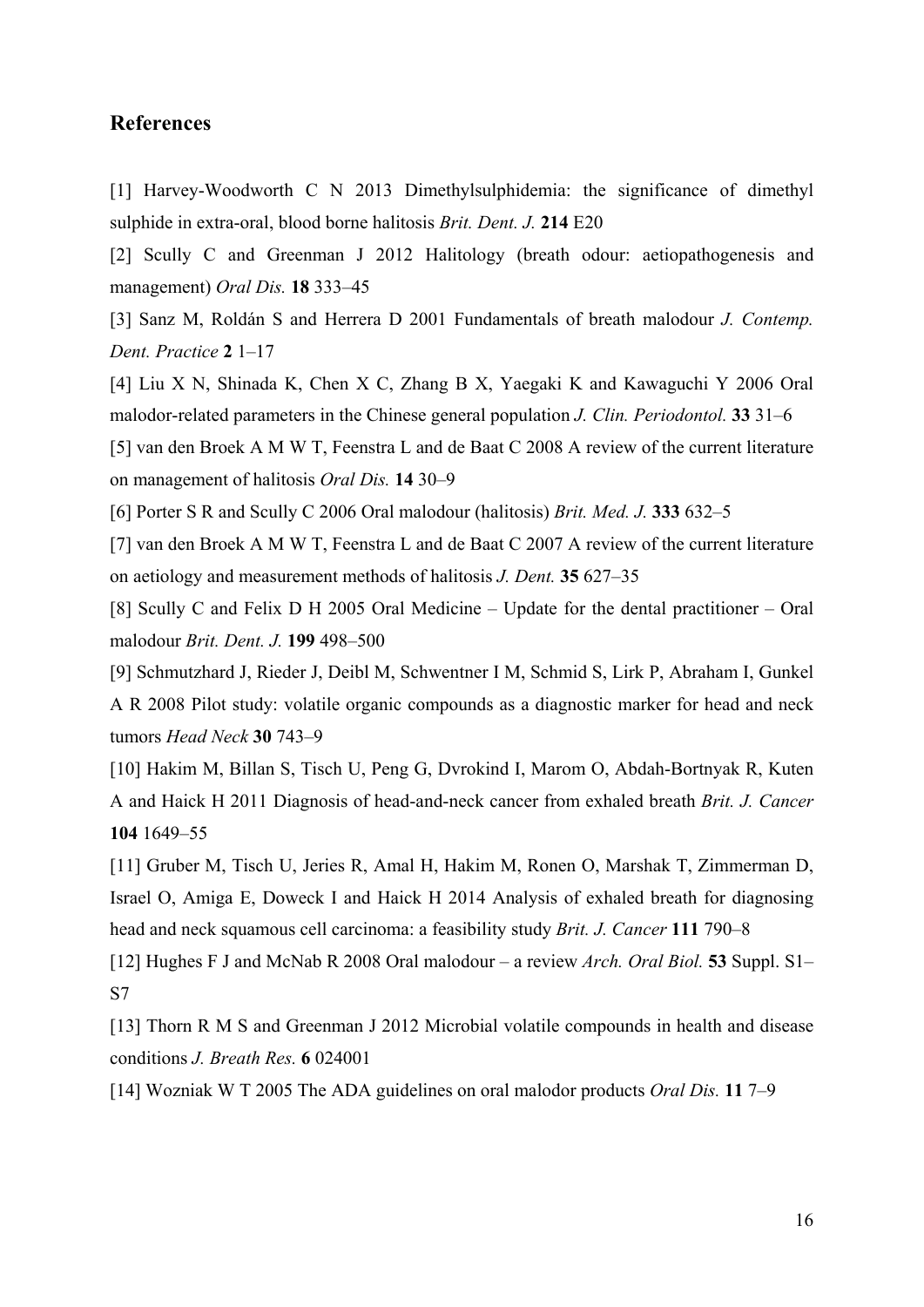[15] Rosenberg M, Kulkarni G V, Bosy A and McCulloch C A G 1991 Reproducibility and sensitivity of oral malodor measurements with a portable sulfide monitor *J. Dent. Res.* **70**  1436–40

[16] Furne J, Majerus G, Lenton P, Springfield J, Levitt D G and Levitt M D 2002 Comparison of volatile sulfur compound concentrations measured with a sulfide detector vs. gas chromatography *J. Dent. Res.* **81** 140–3

[17] Tangerman A and Winkel E G 2007 Intra- and extra-oral halitosis: finding of a new form of extra-oral blood-borne halitosis caused by dimethyl sulphide *J. Clin. Periodontol.* **34** 748– 55

[18] Tangerman A and Winkel E G 2008 The portable gas chromatograph OralChroma<sup>TM</sup>: a method of choice to detect oral and extra-oral halitosis *J. Breath Res.* **2** 017010

[19] Vandekerckhove B, van den Velde S, de Smit M, Dadamio J, Teughels W, van Tornout M and Quirynen M 2009 Clinical reliability of non-organoleptic oral malodour measurements *J. Clin. Periodont.* **36** 964–9

[20] Hanada M, Koda H, Onaga K, Tanaka K, Okabayashi T, Itoh T and Miyazaki H 2003 Portable oral malodor analyzer using highly sensitive  $In_2O_3$  gas sensor combined with a simple gas chromatography system *Anal. Chim. Acta* **475** 27–35

[21] Murata T, Rahardjo A, Fujiyama Y, Yamaga T, Hanada M, Yaegaki K and Miyazaki H 2006 Development of a compact and simple gas chromatography for oral malodor measurement *J. Periodontol.* **77** 1142–7

[22] van den Velde S, Quirynen M, van Heeb P and van Steenberghe D 2007 Halitosis associated volatiles in breath of healthy subjects *J. Chromatogr. B* **853** 54–61

[23] Yaegaki K, Brunette D M, Tangerman A, Choe Y S, Winkel E G, Ito S, Kitano T, Ii H, Calenic B, Ishkitiev N and Imai T 2012 Standardization of clinical protocols in oral malodor research *J. Breath Res.* **6** 017101

[24] Laleman I, Dadamio J, Geest S D, Dekeyser C and Quirynen M 2014 Instrumental assessment of halitosis for the general dental practitioner *J. Breath Res.* **8** 017103

[25] Snel J, Burgering M, Smit B, Noordman W, Tangerman A, Winkel E G and Kleerebezem M 2011 Volatile sulphur compounds in morning breath of human volunteers *Arch. Oral Biol.* **56** 29–34

[26] Springfield J, Suarez F, Majerus G, Lenton P, Furne J and Levitt M 2001 Spontaneous fluctuations in the concentrations of oral sulfur containing gases *J. Dent. Res.* **80** 1441–4